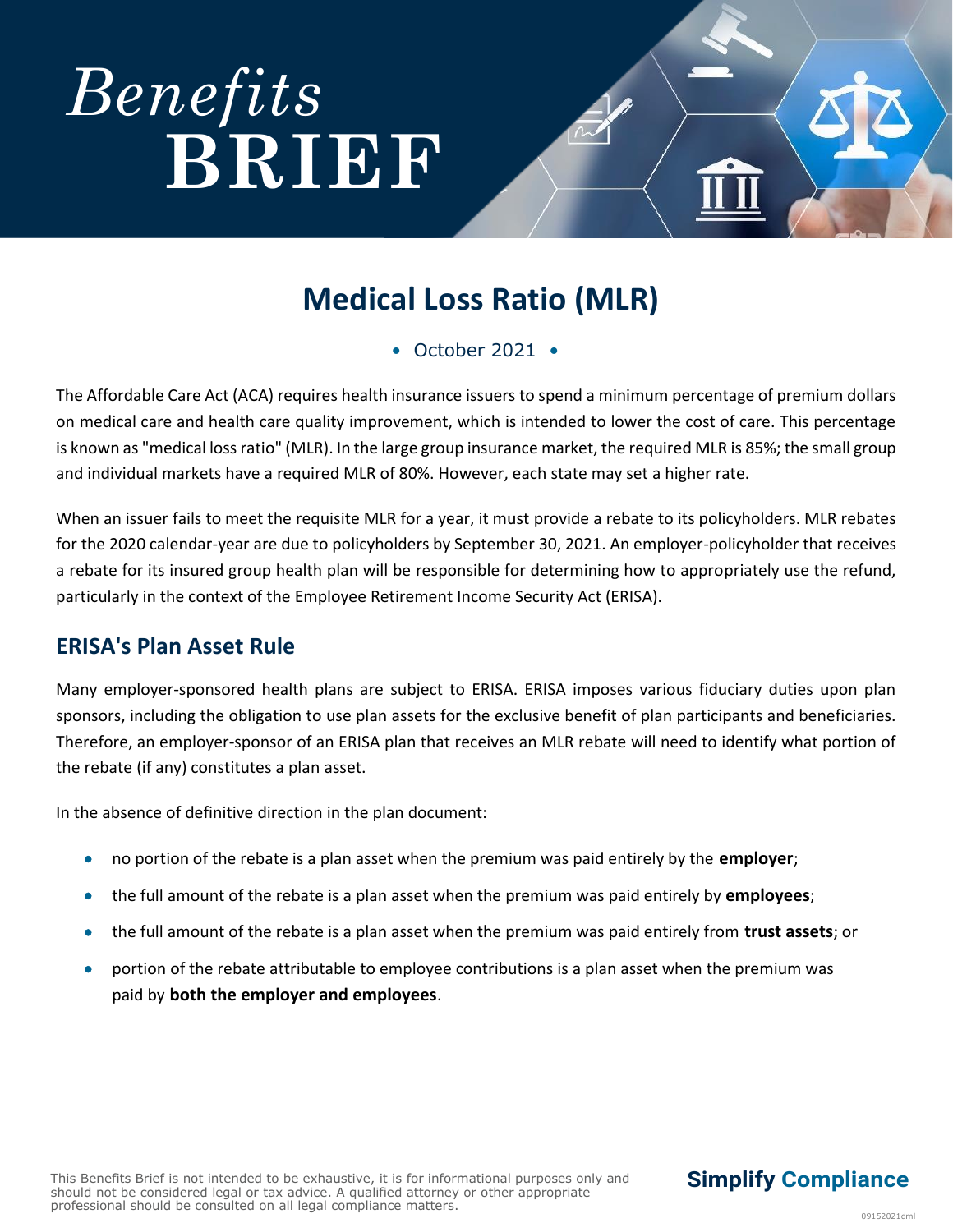**Page 2**



#### **Use of Plan Assets**

Any portion of the rebate that constitutes a plan asset must be used to benefit plan participants and beneficiaries, and cannot be retained by the employer. The U.S. Department of Labor (DOL) provides guidance to employers on permitted methods of use and distribution of the refund, including:

#### **Permitted Methods of Use and Distribution of the Refund**

- making a **cash refund** to former and/or current plan participants (note: where employee contributions are made on a pre-tax basis, the cash refund will be treated as taxable income);
- providing a **credit** to reduce the cost of future premium contributions for current plan participants and beneficiaries, including COBRA beneficiaries; or
- applying the refund to create a **benefit enhancement**, such as the addition of a new type of coverage or wellness program

In deciding upon a distribution method, employers must be fair, objective, and reasonable, and may consider the costs and administrative feasibility associated with any particular method. Generally, employers should ensure that the rebate is used to benefit participants in the policy to which the rebate applies, though the amount of the distribution can be provided in equal shares. Employers should decide upon an allocation method and use the funds no later than 90 days from the date of receipt of the rebate.

#### **Considerations for Non-Erisa Plans**

The plan asset rule does not apply to non-ERISA plans, which can include plans maintained by non-federal governments and church plans. However, the Department of Health and Human Services (HHS) places some restrictions on how such plans can use MLR rebates, and these restrictions are similar to those imposed by ERISA. In sum, these rules dictate the portion of the rebate that must be distributed to plan participants, which participants should receive the distribution, and the form and amount of the refund. The HHS rules applicable to non-ERISA plans are provided in detail [here.](https://www.federalregister.gov/documents/2011/12/07/2011-31291/medical-loss-ratio-rebate-requirements-for-non-federal-governmental-plans)

#### **Employer Next Steps**

Employers that sponsor an insured health plan should be prepared to receive MLR rebates from issuers. Upon receipt, the employer should first consult the plan document. Not all plan documents will have language that will be

#### **Simplify Compliance**